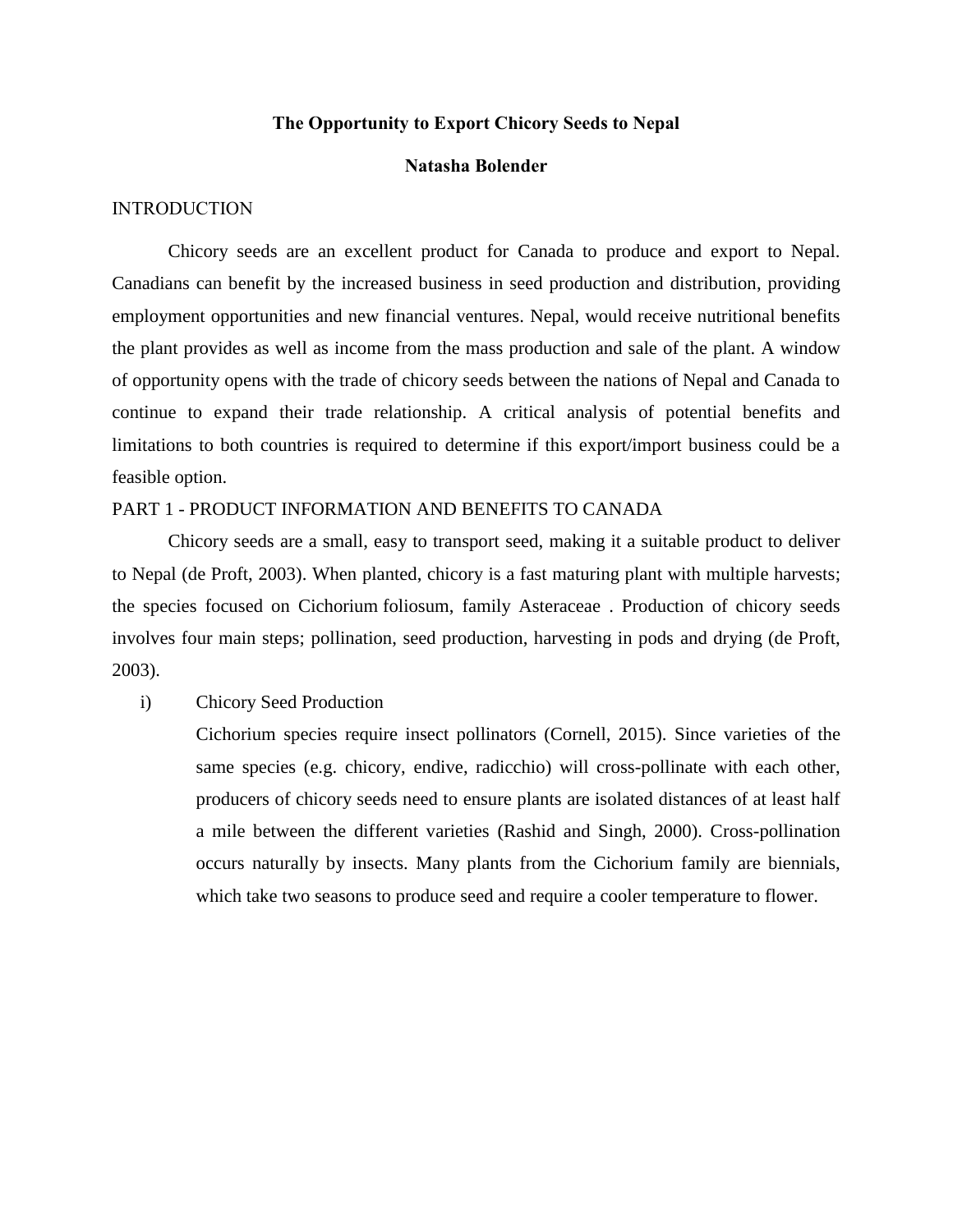Chicory seeds are mulched in late-fall to ensure winter survival. In the spring plants, must be thinned to 18" spacing. Another way to save plants for planting the next year is by harvesting the best roots in the fall. Clipping the tops of the plants to 2" and store between 35-40° F store in a humid location for up to 3 months then replant in early spring with 18" spacing to allow the highest chance of survival in plants (International Seed Saving Institute, 2005). Some specific varieties are annual and can flower and produce seeds the same year. Seed pods are harvested when the plants are fully mature although a small number of seeds can be harvested the first year. When the pods begin to dry and change colour to a light brown, seeds can be harvested. Take special care, not to allow the seed pods to become to brittle and dry completely in the field, with the risk of shattering. Mature plants are harvested and allowed to dry completely in mesh or cloth bags which allow good ventilation for the seed pods. Obtaining high quality seeds and higher yields, means continued selection of healthy, strong strains of the seed, sourcing seeds from reliable sources, nutrition of the soil and seed crops, insect, pest and disease control, cross pollination between plants of the correct variety, along with appropriate storage and drying of seeds (International Seed Saving Institute, 2005).

# ii) Producers and Distributors in Canada

There are a large number of small vegetable seed producers and distributors from the east to west coasts of Canada (Seeds Of Diversity, 2015). The companies focused on in this report are Stokes Seeds Limited in Thorold, Ontario (296 Collier Road South, L2V 5B5) as well as Halifax Seed Company in Halifax, Nova Scotia (5860



K **Figure 1: Chicory Seeds** a (http://www.americanmeadows.com/wildflo seeds) wer-seeds/wildflower-species/chicory-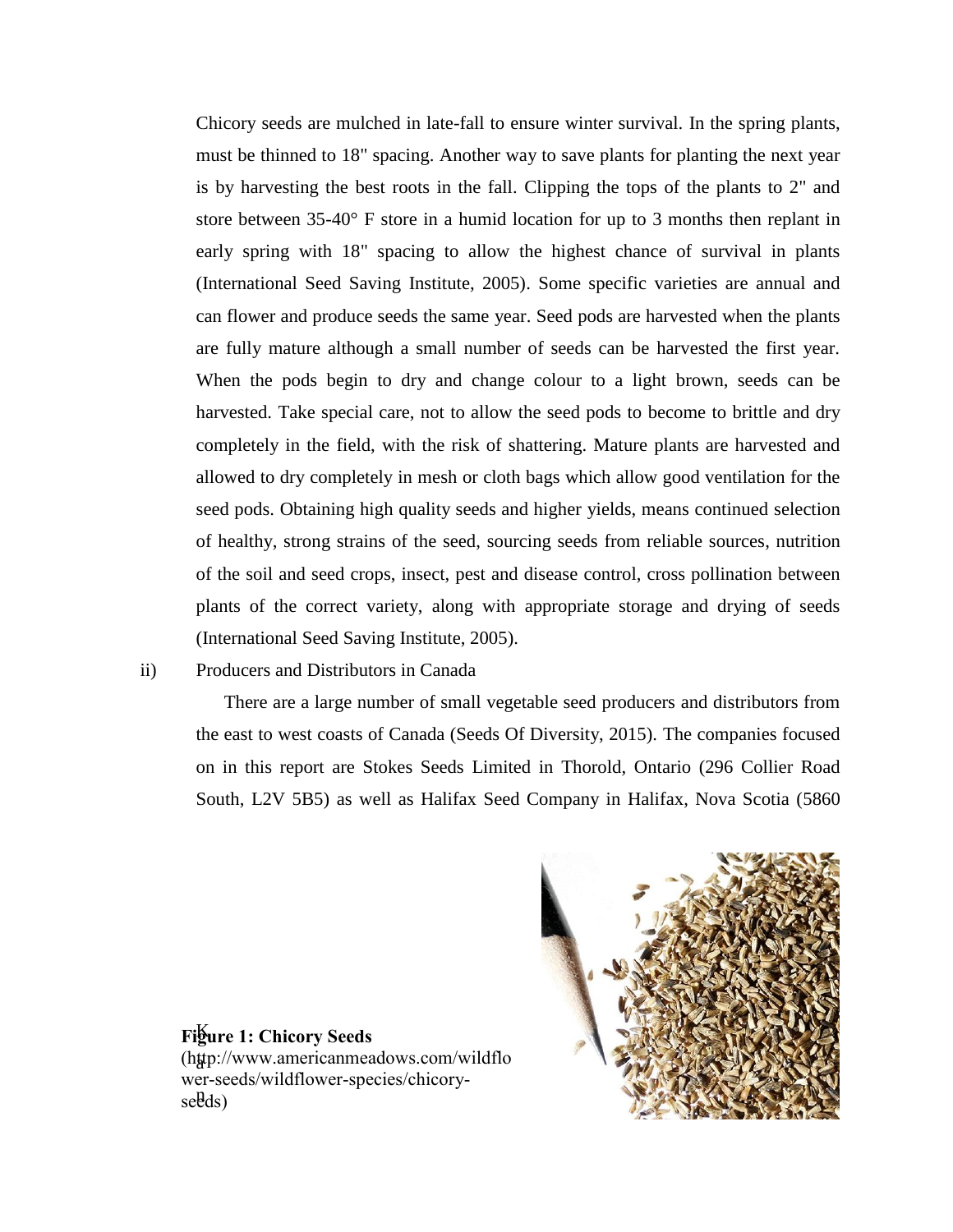e St) both of which are well- respected companies which benefit from exporting chicory to Nepal. The Halifax Seed company was established in 1866 remained Canada's oldest continuously operating seed company, with just over 60 employees, seeds of the natacha chicory root variety would be distributed in packages of 190 seeds approx. each package costing only \$2 CAD (J. O'Hanlon, personal communication, October  $19<sup>th</sup>$  2016). Stokes Seeds Limited was established in 1928, and employs 175 people, Stokes is one of the largest distributors of garden seeds in North America, with sale revenues between \$10 and \$25 million annually (Industry Canada, 2015 and L. Jones, Personal communication, November  $23<sup>rd</sup>$  2016). Stokes seeds offer different purchasing options for the seeds, whether bought in a packet similar to the Halifax seed company, costing \$3 CAD approx. with about 1000 seeds per packet or purchasing by the pound at \$67.85 CAD (equivalent to about 25,000 seeds)(Stokes Seeds Limited, 2016). Chicory seeds are one of their lesser known seeds and they distribute 6 different varieties many of which are useful for different types of growing conditions (Stoke Seeds Limited, 2016). Specifically, Stokes Limited has experience exporting seeds to various areas in the United States, but does not export to other countries (Stoke Seeds Limited, 2016). Selling chicory seeds to Nepal creates a new market for both companies. Using the seeds provided by these two companies would help to increase yields, and diversity in the genes of the plant. Many of the chicory varieties, grow well under cooler conditions, which would be ideal for certain geographical areas in Nepal (Halifax Seed Company, 2016). Having Halifax Seed Company or Stokes Seeds Limited export chicory seeds to Nepal would allow for increased chicory seed production and distribution, which in turn provides a greater number of Canadian jobs, increases the sales and profits of their companies. Two limitations for this to happen were discovered upon further research. The chicory seeds are produced in the United States for Stokes Seeds Limited, and then distributed by the company in Thorold (L. Jones, personal communication, November 23<sup>rd</sup>, 2016) as well as with the Halifax Seed company which has their seeds produced in the United Kingdom (J. O'Hanlon, personal communication, October  $19<sup>th</sup>$  2016). A second problem that arose was, Halifax Seed company is not looking to export seeds outside of their province  $(J. O'Hanlon,$  personal communication, October  $19<sup>th</sup> 2016$ )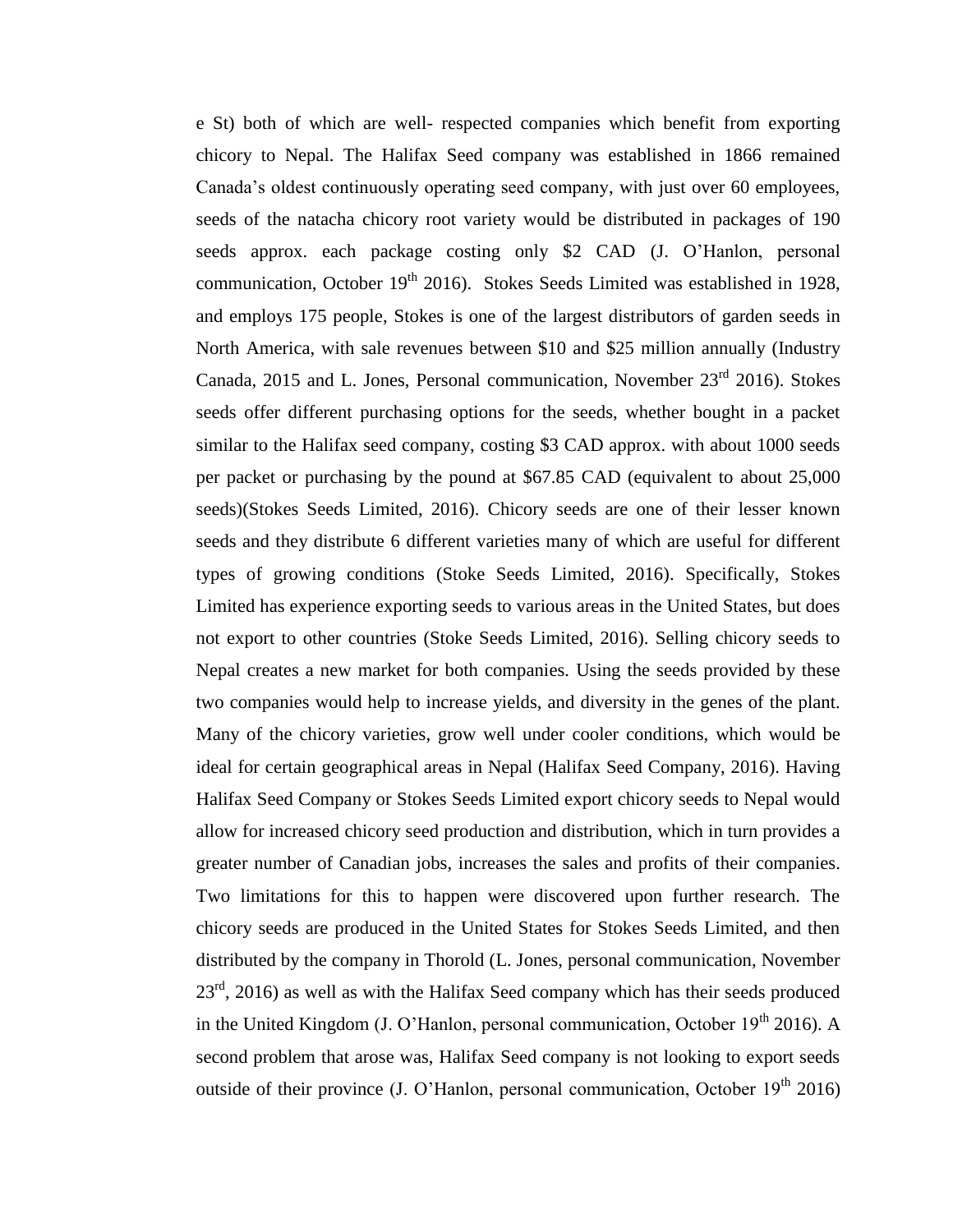and the distribution rights of these seeds were only for North America sales (L. Jones, personal communication, November  $23<sup>rd</sup>$ , 2016). These are two constraints which would need addressing if Halifax Seed Company or Stoke Seeds Limited pursues the export of chicory seeds to Nepal. Seeds International is another company that sells chicory seeds (Alibaba, 2016). The Alibaba website has only one chicory variety, which also is produced in the United States. The seeds are packaged in poly bags and these bags are placed in a larger bag for storage over time, this holding about 5,000 seeds. Alibaba was established in 1999, and employs 5 to 10 people and with approximately \$1 million (CAN) in sales. It appears as well to only be a distributor of vegetable seeds. They do distribute seeds in North and South America, Eastern Europe and Southeast Asia (Alibaba, 2016). This company has export experience and would be able to meet the distribution needs required to send seeds to Nepal, however, it would not be benefitting Canada.

# iii) Transportation of Chicory Seed

Being a dry product the seeds will be easier to transport. Shipping involves the seeds being picked up by FedEx to be transported onto a plane then delivered in the capital of Nepal where the seeds could be distributed to clerks to sell at seed coops or given directly to farmers to use in their fields. It would cost about \$170 (CAN) to transport 100,000 seeds to Nepal through FedEx, although the more packages added to the order the greater a decrease to ship (FedEx Shipping Rates, 2016). The product would then be transported either by rail or truck to be distributed throughout Nepal. Importing chicory seeds into Nepal requires an import permit and a phytosanitary certificate (International Finance Corporation, 2016). The phytosanitary certificate is issued in Canada prior to shipment (CFIA, 2016). The transportation cost for Canada is feasible when one considers the potential financial return from chicory seed sales in Nepal. Transporting the seeds to Nepal would include obtaining proper identification for products through Canada includes a seed analysis test form 1113 through the Canadian Food Inspection Agency (CFIA), once completed documentation of the test in a tag/label from the CFIA must be affixed to the package.

iv) Competition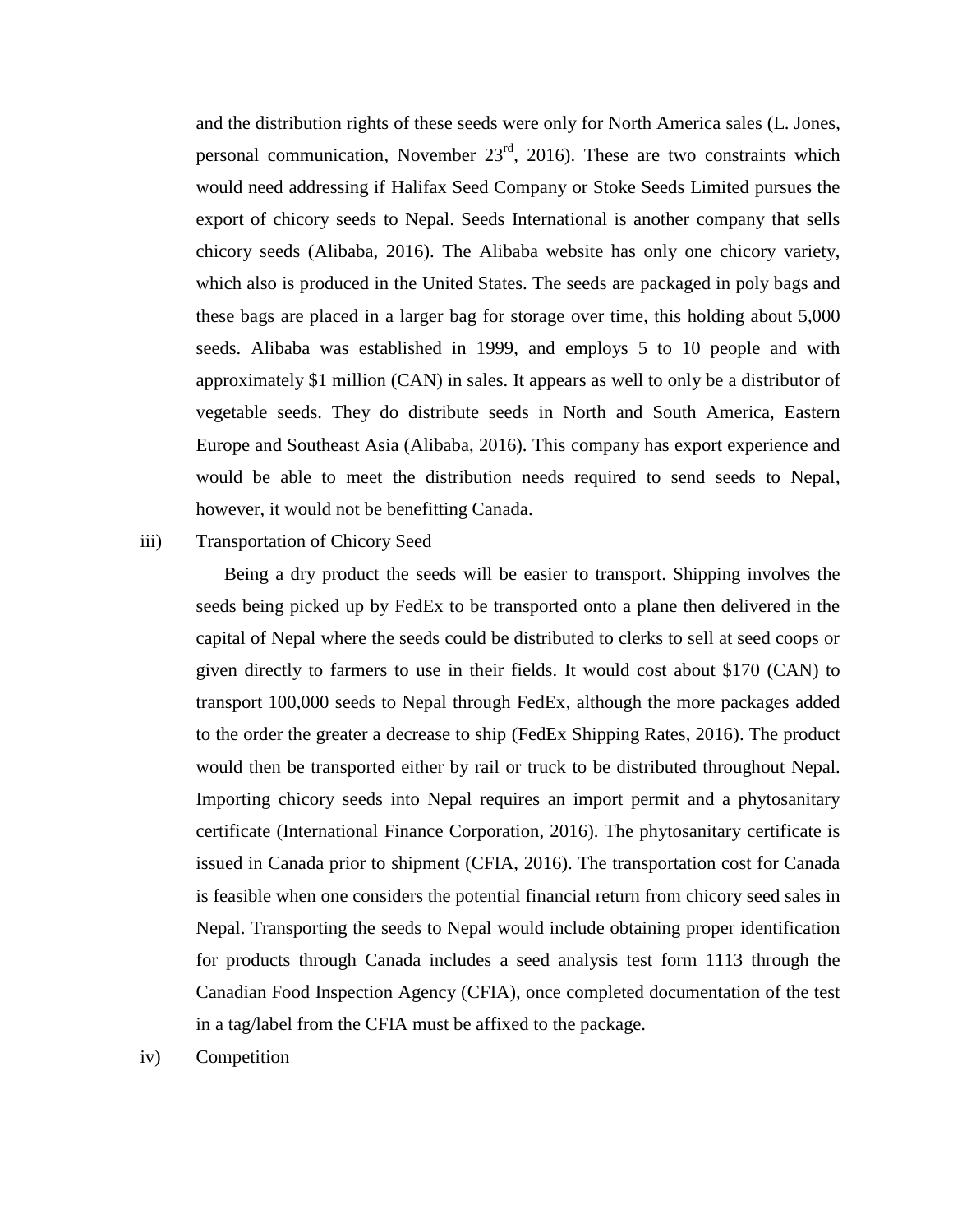Canada would be competing with other major seed producers from China, India, United States and Japan (Agriquest, 2016). Companies based in China and India would be the greatest competitors due to their ability to have low cost labour (e.g. India's average wage for unskilled labour is \$7.10 (CAN) per day compare that to Canada at \$11.25 CAN per hour, and as it borders Nepal the cost of transportation is significantly lower (India Labour Department, 2016). Recent data indicates that India, Thailand, China, Japan and Korea are the major counties that export vegetable seeds to Nepal (GON, 2012).

Receiving government grants to help with costs could create the possibility of offsetting the costs Stoke Seeds Limited and Halifax Seed company may encounter. By receiving government grants to aid in expanding trade relationships, and developing marketing tools that expand export capabilities. The Canadian Government gives grants through my different streams of business, agriculture and export development (Export Development Canada, 2016). Funding to get this product off the ground could come in forms of grants from the Government of Canada and Nepal, there is \$3000 offered to a Canadian-based Entrepreneur if undertaking in activities which support and promote export opportunities for Canada (Government of Canada, Business, 2016). The chicory seeds are a great product for this grant because, of the low cost to purchase and transport the seeds. Transportation costs are low because the weight of the seeds is so small, meaning more can be exported to grow the market larger. A second funding option includes the Market Development and Diversification Program, which aims to encourage the development of target export markets (Government of Canada, Business, 2016). Using a small business grant tool there is possible funding of upwards of \$3 million dollars, was calculated (Small Business Grants Canada 2015).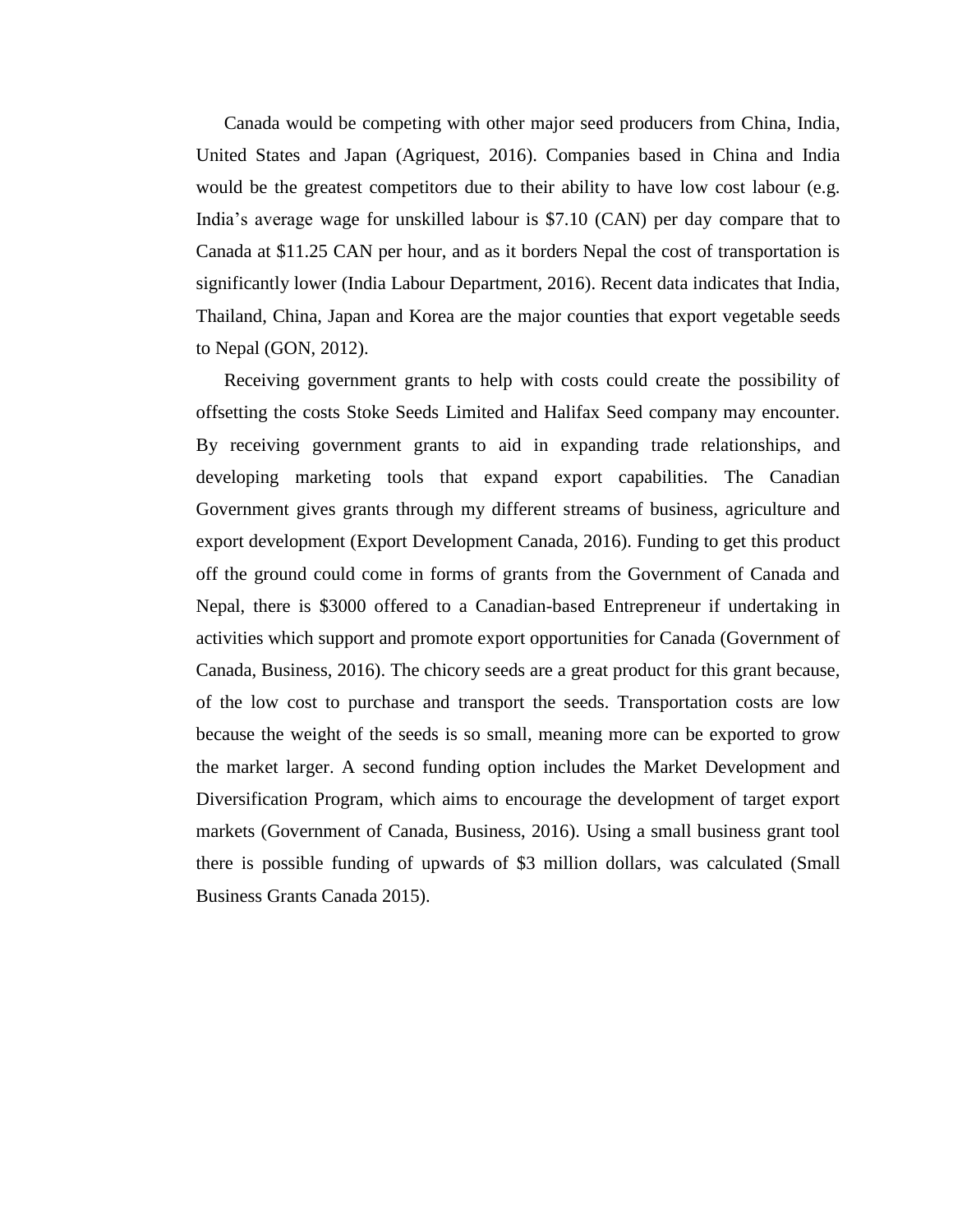#### PART 2- CRITICAL ANALYSIS OF POTENTIAL BENEFITS TO NEPAL

i) Facts About Nepal

Understanding the country Canada wishes to promote trade agreements with is extremely important to better analyse the possibility of exporting chicory seeds to Nepal. Nepal is a land locked country situated between India and China (CIA, 2016). The country is approximately 1/5 the size of Ontario. It has a population close to 28 million people (CIA, 2016). One quarter of the population are living below the poverty line (World Bank, 2016). Most of the farming is looked after by women and children known as subsistence farming, where the food produced is consumed by the family and what is left is sold for profits for the family. This is slowly changing and a steadily growing trend is for vegetables such as chicory to be used as a crop, that can increase family income (Kathmandu Post, 2016). In 2015 a devastating earthquake destroyed fields, crops, damaged seeds, reduced irrigation and threatening agricultural production in Nepal (FAO, 2016). The estimated effects of the earthquake included a decrease in Nepal's projected Gross Domestic Product (GDP) by 1.5% (GON, 2016). GDP is a total price of all of the goods and services produced by a country annually (Conference Board of Canada, 2016). The World Bank stated in 2015 that, Nepals' GDP for 2014 was \$19.64 billion (US). With a decrease in GDP, Nepalese need assistance from Canada to ensure their GDP does not decrease much lower. This is motivation to create a new export product such as chicory seeds to help the Nepalese people. Specific features of the geography and climate of Nepal favour the growing of chicory (Chapagain, 2016). The three Nepal geographical regions are the Himalayas comprised of mountains, mid hills and terai regions (CIA, 2015).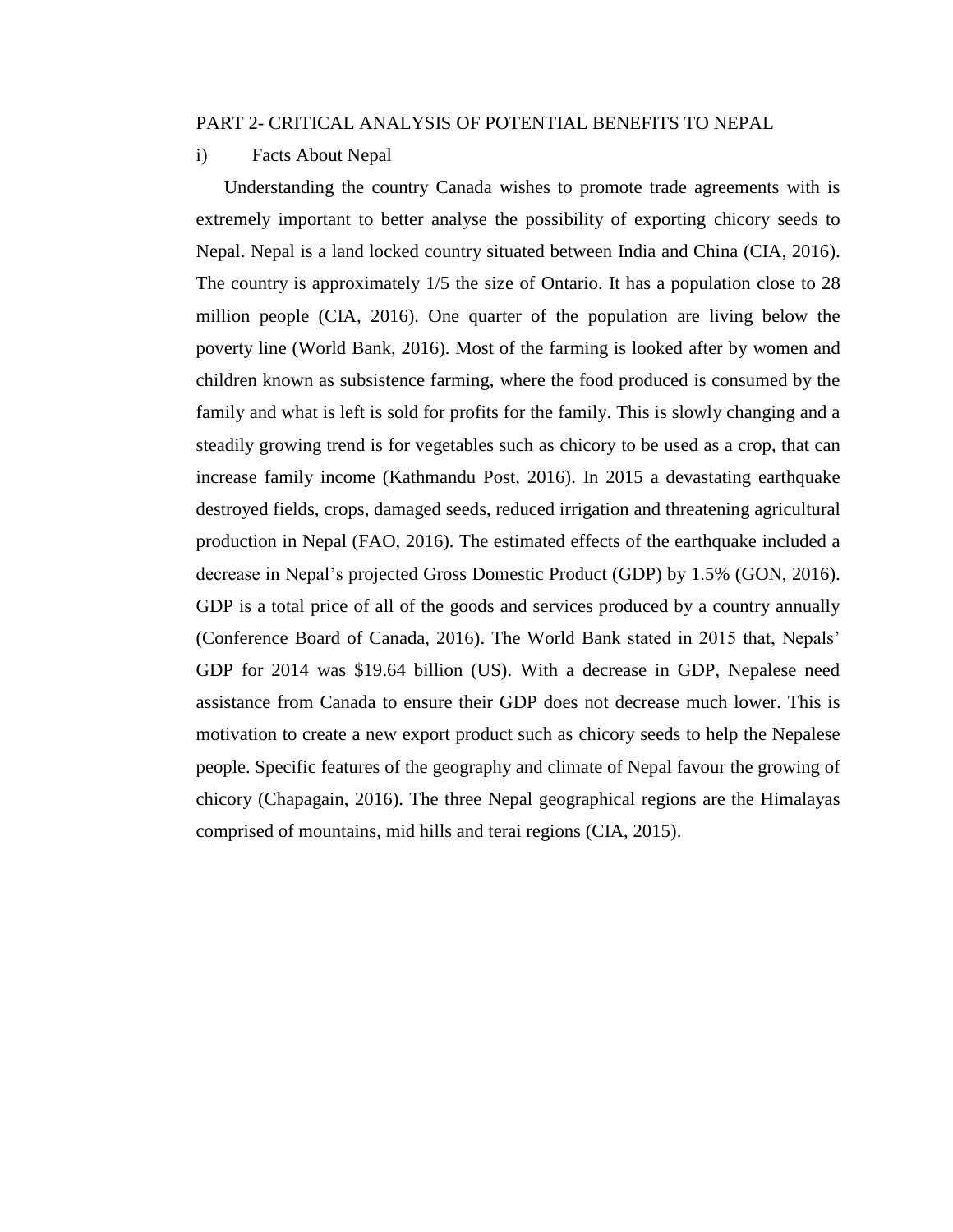

untain regions have small areas that can grow vegetables (Sharma, 2001). The hilly region is less densely populated and cut by a series of valleys, often terraced for extensive localized agriculture. The topography of the hilly region results in different microclimates which are well suited to specific crops, chicory being one of these (Chapagain, 2016). Chicory is a cool weather crop that requires 58 to 90 days of cool temperatures to grow from seed to maturity (International Seed Preservation, 2005). Many areas of Nepal have cool growing seasons (Chapagain, 2016). The terai are warmer, more fertile land where much of agricultural activity occurs. Overall 29% of land in Nepal is used for agriculture. Agriculture accounts for 70% of the GDP and represents 75% of Nepal's exports.

ii) Chicory Nutrition

There is no question, Nepal would notice benefits from chicory seeds as an imported food source from Canada, with financial benefits as well, such that, production aspects of chicory worked out. Chicory is a highly nutritious food. One serving, 29 grams of whole chicory contains 1.2 grams of fibre, 33% of the daily value of vitamin A, 12% of the daily value of vitamin C and 108% of the daily value of vitamin K (Health Canada, 2016). Recently the chicory root has been linked to having numerous health benefits within the diabetes, allergic or infective diseases, chronic liver disease, inflammation, coronary heart disease and even cancer (Komes, D., Busic, A., Vojvodic, A., Belscak-cvitanovic, A., & Hruskar, M. 2015). Proanthocyanidins, a specific type of antioxidants which has been proven to have numerous health benefits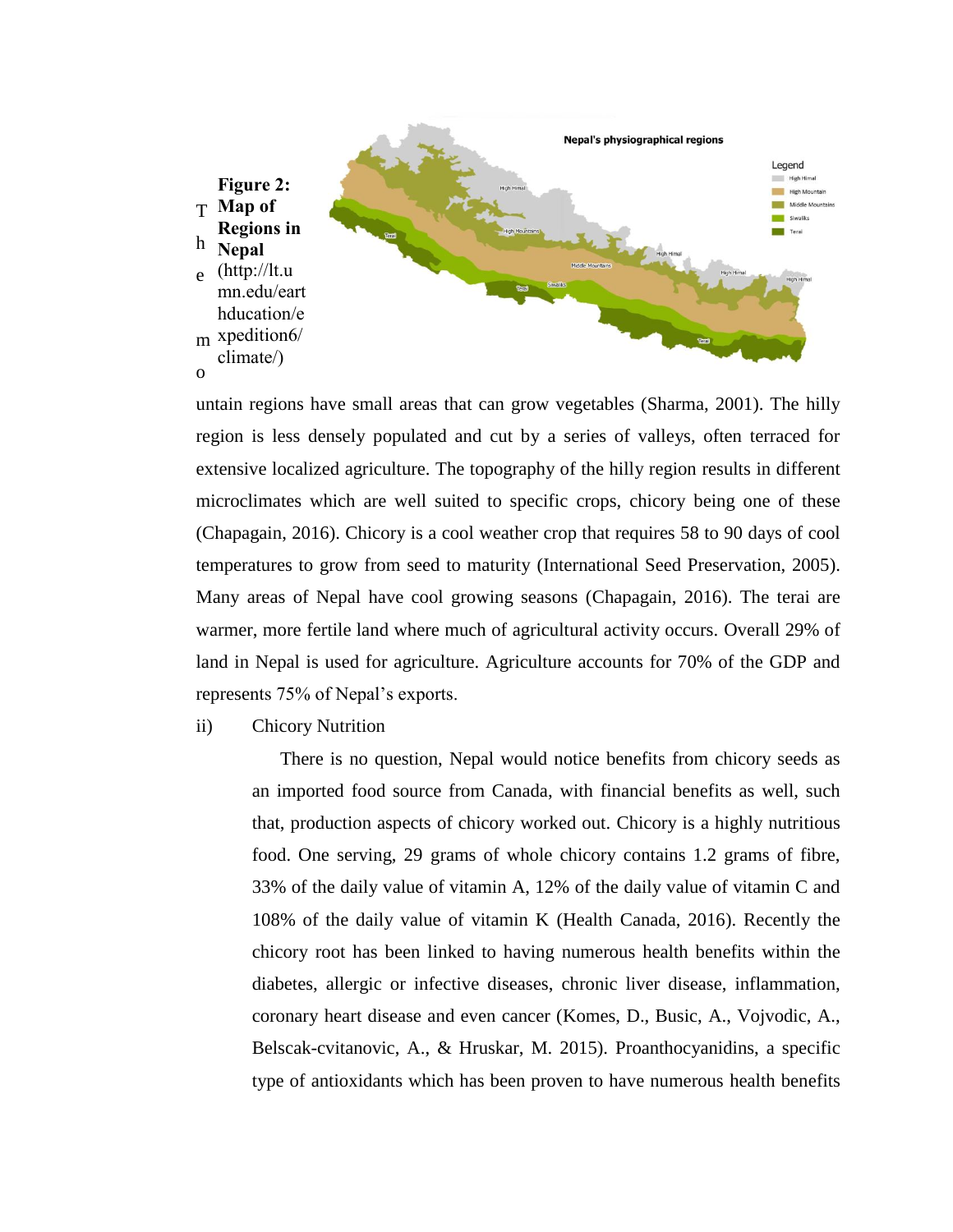has also been discovered in this unusual plant (Wang and Cui, 2009). This highly nutritious vegetable would help improve the overall health of the Nepalese people, women and children who are especially at risk of poor nutritional status would benefit well from this plant (FAO, 2010). In Nepal, food shortages are common due to seasonality of when vegetable are ready to eat continually brings up the ongoing issue of malnutrition (FAO, 2010). This is another reason chicory seeds are such can be such a beneficial export opportunity for Nepal, since chicory grows well in the cooler temperatures when other vegetables are not available (FAO, 2010).

#### iii) Crop Diversification in Nepal

The Nepal Department of Agriculture has put into place a 20-year strategy to use crop diversification to decrease poverty by 35% and increase the rate of growth of agriculture GDP by 5% from the existing 3% (Sharma, 2001). This was intended to help with growth of the economy and would help to increase the jobs opportunities in Nepal. Chicory is a vegetable that fits well with this plan. Small farms have seen excellent profits from new/different types of vegetables as a cash crop (Kathmandu Post 2015). Farmers in the hill region can make a net profit of good profit due to how inexpensive the crop is to grow. Crops like corn for example, give lower returns to hill farmers due to the complexity of growing it in the hills, subsequently these farmers shift to vegetable crops (Kathmandu Post 2015). High quality imports Canadian seeds would ensure chicory would grow well in Nepal's geographical areas while helping to maintain good yields.

iv) History of Seed Distribution in Nepal

Seed production and distribution in Nepal allows Canada to recognize there are many new and exciting export market opportunities. Nepal shows a productivity rate of 12.2 metric tons per hectare compared to other countries with a productivity rate of 30 metric tonnes per hectare (GON, 2011). Reasons for low productivity include, inadequate supplies of high yielding seeds. Canadian chicory seed could help change this situation. The commercialization of vegetable seeds in Nepal started in with radish seeds in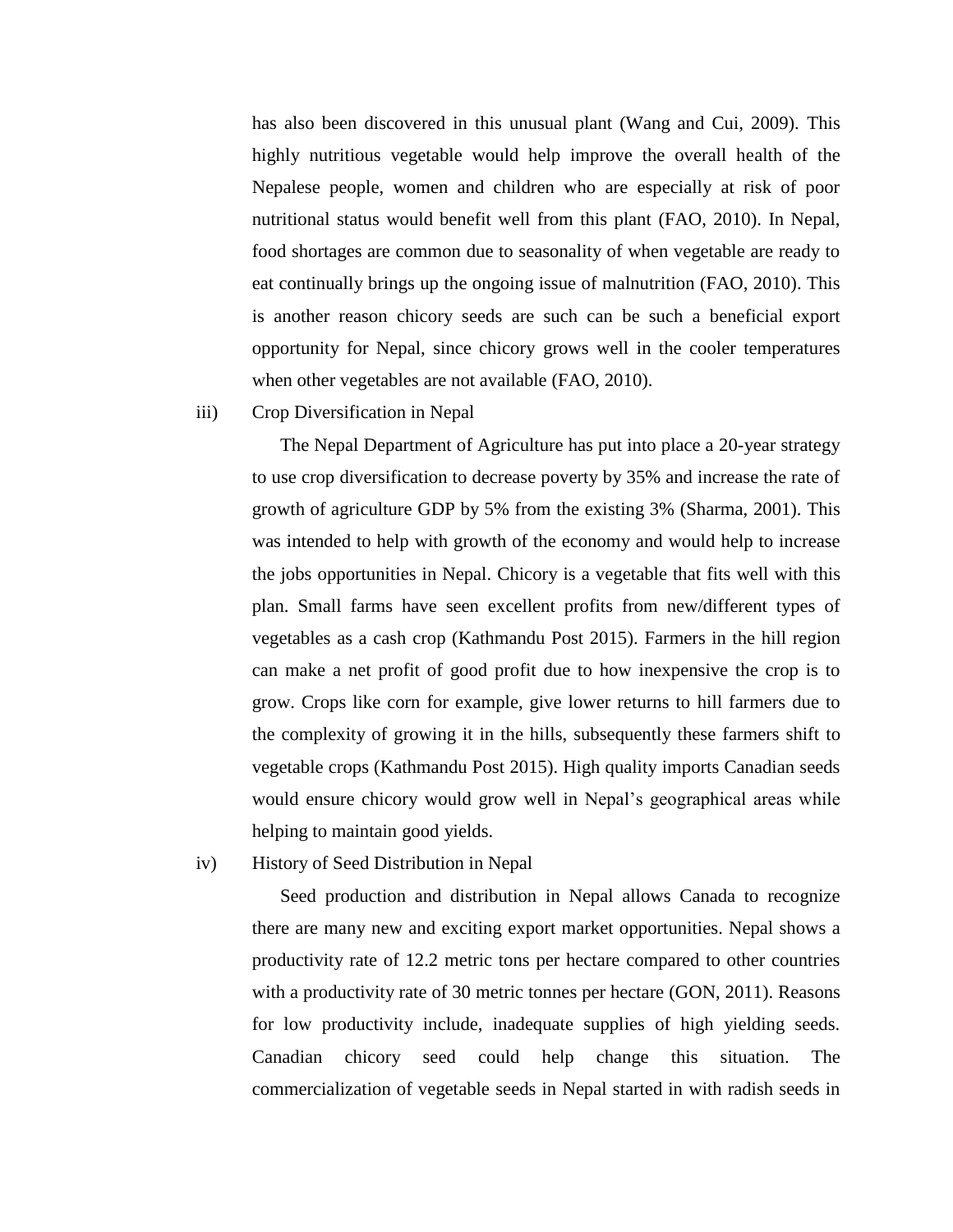1974 (GON, 2011). The major vegetable seeds produced in Nepal include: radishes, cabbage, onion, mustard, bean, swiss chard and squash. Vegetable seed production has been highly concentrated within four very different areas of Nepal that have suitable climates for growing these crops. Vegetable seed production in Nepal has continued to grow with a steady climb from 1974 to 2016 (GON, 2016). A demand for vegetable seeds has grown rapidly and an increase in demand for new crops and vegetables by Nepalese households, the agro-processing industry and tourists which visit the country. Vegetable seed production has grown to 2,010 metric tonnes in the last 6 years (GON, 2011). Even though Nepal could have its own ability to acquire and produce chicory seeds, Nepal would greatly benefit from importing chicory seeds as they would be unable to produce enough of their own without the resources to get them started.

#### v) Current Seed Production and Distribution in Nepal

The government of Nepal plays a major role in how the domestic seed market is run and its efficiency. The government of Nepal, initiates the production and supply of seeds. Seed producer groups and farmers also prepare seeds for commercial sale and use. Where the distribution channel does not exist, seeds are supplied from farmer to farmer, commonly done through bartering, for different varieties. This farmer to farmer supply chain is limited and growing smaller as more commercial vegetable farming evolving (GON, 2011). Seed Entrepreneurs' Association of Nepal (SEAN) is the leading organization among seed entrepreneurs that is a private seed firm (GON, 2011), it has more than 180 members who try to improve seed marketing strategies and production/distribution of seeds. Private seed firms also import seeds from other countries and are distributed through the same channels. Fifty percent of the domestic demands for vegetable seeds are met through imports, but for chicory this could be a useful market for integrating chicory into Nepal (GON, 2011). Nepal has 1,400 seed traders that have permission by the Nepalese government to sell seeds which abide by the regulations of the country (GON, 2015). These agents are the source of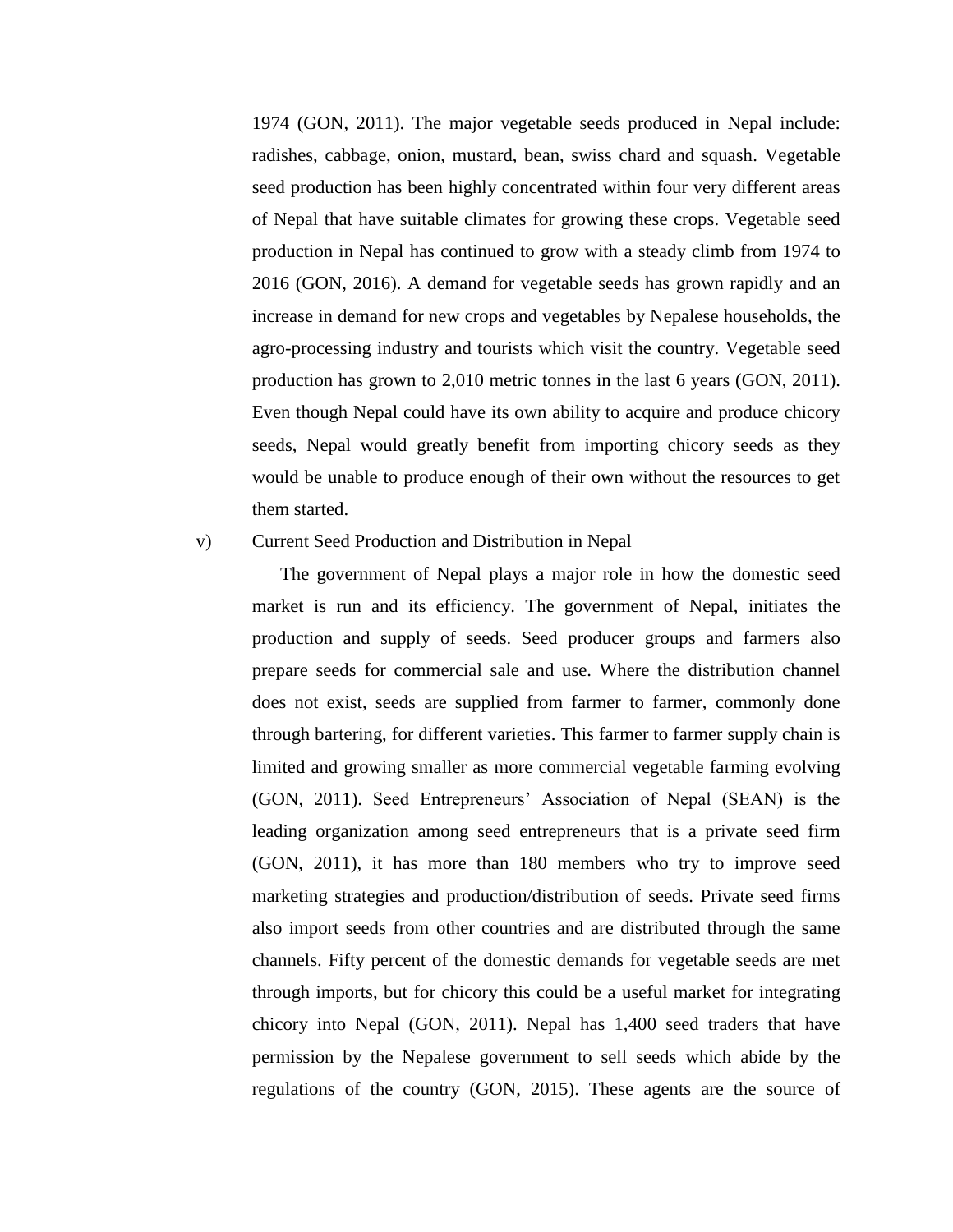vegetable seeds to the market. Most of dealers also sell fertilizers, chemicals, seeds and equipment, which can be very useful in helping the farmers with their specific needs, most are one person companies or family owned. There are a small number of companies that are larger which would act as regional wholesalers or distributors (GON, 2011). One potential company in Nepal that could be a partner in importing chicory seeds is Mega-Agrotech Co. Pvt. Limited. The head office is in Kathmandu with one onsite office and many farm fields which are scattered in the different climate zones of Nepal, this would be useful as Chicory would be delivered to Kathmandu, when arriving in Nepal and Mega-Agrotech would be able to distribute seeds (Business Portals, 2015).

#### CRITICAL SUMMARY AND RECOMMENDATIONS

Overall the concept of exporting chicory seeds from Canada to Nepal has many potential benefits for both countries involved. To get this idea/proposal brought to life leaders of both countries must take the next step to further the trade relationship Canada and Nepal have built. Nepal needs chicory seeds to consume as well as a crop that could be sold to the public for profit. It would seem logical that the neighbouring countries of India and Asian countries such as China, would be the more likely exporters to Nepal because of their proximity and lower labour cost. Although with further analysis and research into grants Canadian seeds would be able to keep up with demands. The following cost analysis shows potential sales upon which Canadian companies could capitalize. The number of seeds required will be dependant on the number of hectares with averaging around 300 or 1,000 seeds per ha (Stokes Seeds, 2016). Stokes Seeds Limited has a range of prices for seeds from \$3 (CAN) to \$68 (CAN) (Stokes Seed Limited, 2015). Further research and cost analysis would need to be done to see what portion of the total chicory market could be gained by a Canadian company. The following points further would allow a more complete evaluation of this potential export product.

1) The potential of producing chicory seeds in Canada since most of the seeds distributed by Canadian suppliers have been grown in the United States or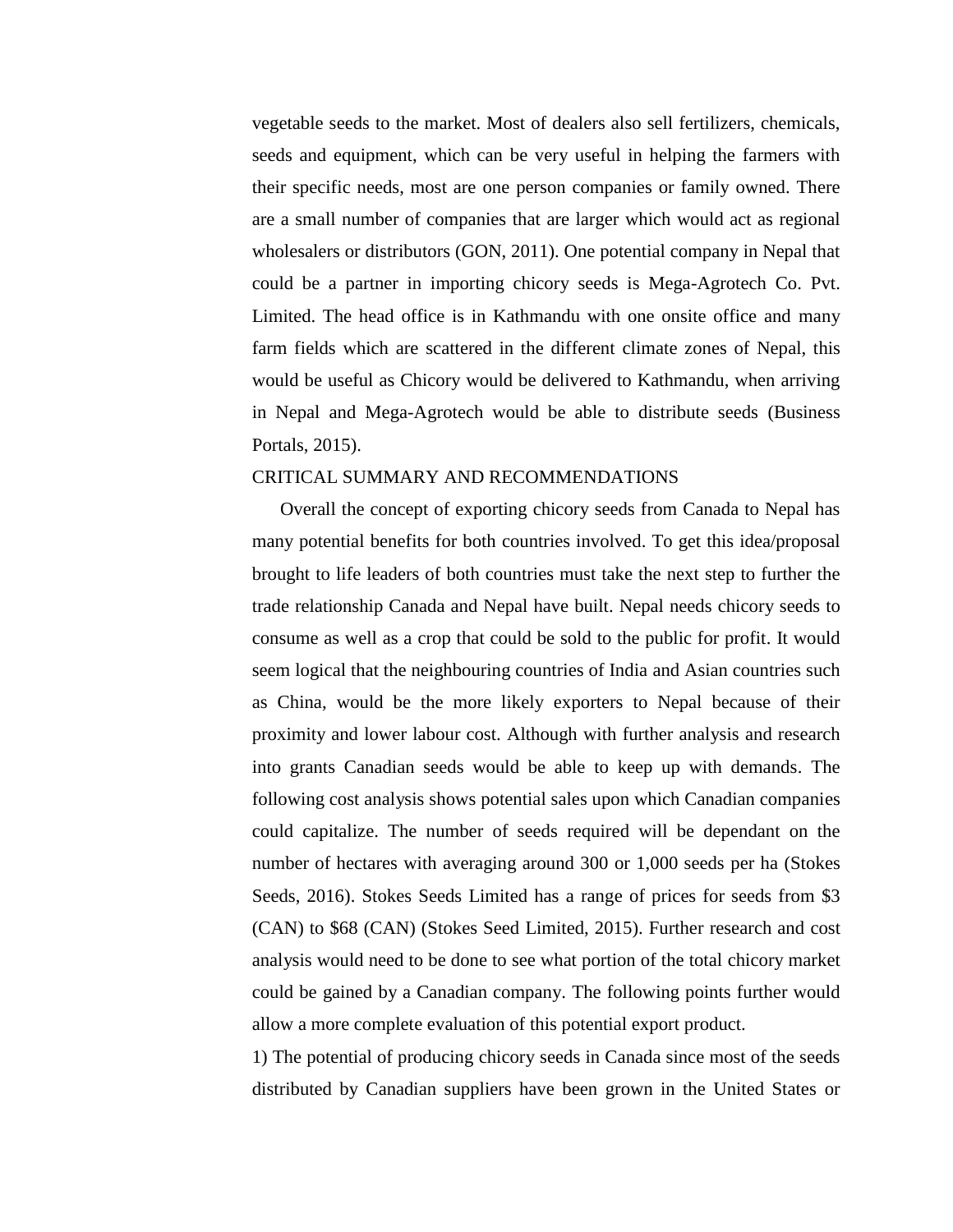United Kingdom. We need to determine where in Canada the climate could accommodate this crop best to assess chicory production feasibility.

2) Investigation into the potential of either buying an existing US farm or starting one to produce chicory seeds and determine whether available Canadian grants are able to be used.

3) Investigate the potential value of Canadian hybrids to increase seed quality and yields in Nepal.

4) Determine the potential size of the chicory seed market that a Canadian supplier could obtain realistically.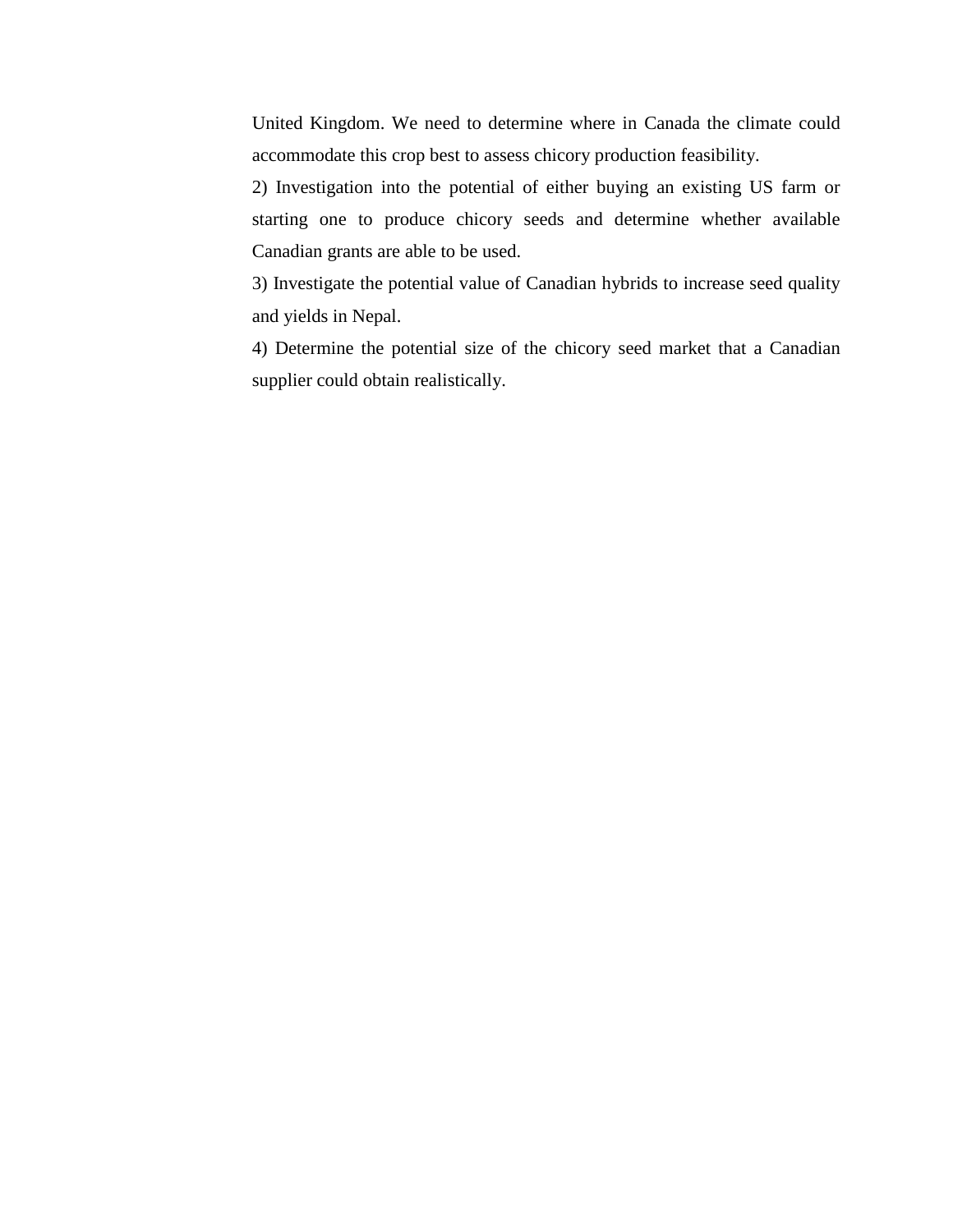## **References**

Athanasiadou, S., Gray, D., Younie, D., Tzamaloukas, O., Jackson, F., & Kyriazakis, I. (2007). The use of chicory for parasite control in organic ewes and their lambs. *Parasitology,* 

*134*(2), 299-307. Retrieved from Primo

<http://sfx.scholarsportal.info/guelph/docview/214621754?accountid=11233>

Asian Development Bank. (2016). Nepal: Economy. Retrieved from http://www.adb.org/countries/nepal/economy

Business Portal. (2015). Business Information On Mega Agrotech Co. Pvt. Ltd. Retrived from <http://www.businessportals.com/supplier/mega-agrotech-co-pvt1.html>

Canada Business Network. (2016). Retrieved October 19, 2016, from

[http://www.canadabusiness.ca/programs/market-development-product-enhancement-and](http://www.canadabusiness.ca/programs/market-development-product-enhancement-and-diversification-program-1/)[diversification-program-1/](http://www.canadabusiness.ca/programs/market-development-product-enhancement-and-diversification-program-1/)

Central Intelligence Agency. (2016). The World Fact Book. Retrieved from <https://www.cia.gov/library/publications/the-world-factbook/geos/np.html>

Chicory greens, raw Nutrition Facts & Calories. (2014). Retrieved November 29, 2016, from<https://nutritiondata.self.com/facts/vegetables-and-vegetable-products/2404/2>

Cicoria Catalogna (Chicory/Radichetta) - 417A. (2015). Retrieved November 29, 2016, from http://stokeseeds.com/product.aspx?ProductID=39918&CategoryID=55

CLIMATE – Earthducation Expedition 6. (2011). Retrieved November 29, 2016, from http://lt.umn.edu/earthducation/expedition6/climate/

Conference Board Of Canada. (2016). Gross Domestic Product (GDP) Forecast. Retrieved from<http://www.conferenceboard.ca/e-data/data/gdp.aspx>

Food and Agricultural Organization of the United Nations. (2010). Assessment of Food Security and Nutrition Situation In Nepal. Retrieved from

[ftp://ftp.fao.org/TC/CPF/Country%20NMTPF/Nepal/thematic%20studies/Food%20Security%20](ftp://ftp.fao.org/TC/CPF/Country NMTPF/Nepal/thematic studies/Food Security _Final_.pdf) [\\_Final\\_.pdf](ftp://ftp.fao.org/TC/CPF/Country NMTPF/Nepal/thematic studies/Food Security _Final_.pdf)

Get Rates & Transit Times. (2016, November 29). Retrieved November 29, 2016, from https://www.fedex.com/ratefinder/home?method=goToResultSummaryPage&isPrevFlag=false

Government Of Nepal. (2011). A Report on Value Chain Analysis Of Vegetable Seeds In Nepal. Retrieved from

https://www.google.ca/search?q=A+Report+on+Value+Chain+Analysis+of+Vegetable+seeds+i